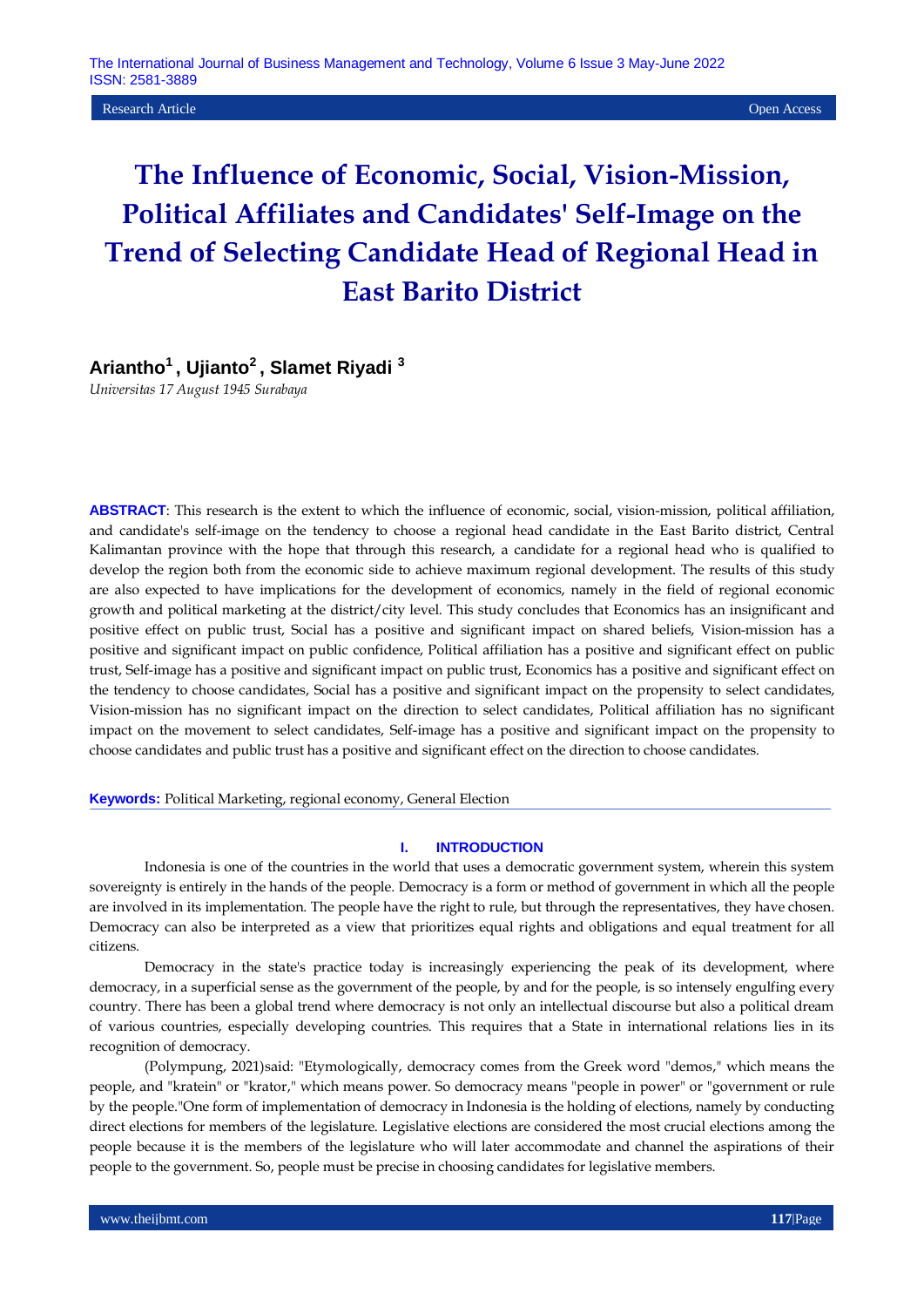As the election of members of the legislature, the election of the Regional Head or what is now better known as the direct election (Regional General Election) is a policy taken by the government that becomes a significant political momentum towards democratization. This momentum aligns with one of the reform goals, namely to realize a more democratic Indonesia, which can only be achieved by returning sovereignty to the people. Direct Pilkada is carried out as a concrete manifestation of the implementation of democracy by the 1945 Constitution Article 18 paragraph (4) which states that: "Governors, Regents and Mayors respectively as heads of provincial, district and city governments are elected "democratic." The meaning of democracy can have a double meaning; it can be directly elected by the people and directly elected by members of the legislature as people's representatives. According to (Prihatmoko, 2008), direct Pilkada is a democratic mechanism in the context of the recruitment of regional leaders, where the people as a whole have the right and freedom to choose the candidates they support, and candidates compete on a playing field with the same rules of the game. The result of the Pilkada is the appearance of a public official who the people own without distinguishing from where he came from and the origin of his existence because he has been placed as a protector for the people. Whoever wins the battle in the Pilkada is designated as a Regional Head (local executive) who has the legal authority of power (apparent territorial control), owns local income, and distributes them for people's welfare (having regional income be allocated for the interest of the population), and local representative balance power for controlling local executive (people's representative institution as controller of the regional executive).

Along with the development of the times and the demands of work for everyone, positions in the legislative and regional head seats are certainly a bone of contention in every election and provincial election in all regions in Indonesia, and this is no exception in East Barito Regency, Central Kalimantan Province. East Barito Regency itself is a division of South Barito Regency. East Barito Regency was established in 2002 based on Law Number 5 of 2002 concerning the Establishment of Katingan Regency, Seruyan Regency, Sukamara Regency, Lamandau Regency, Gunung Mas Regency, Pulang Pisau Regency, Murung Raya Regency, and East Barito Regency in Central Kalimantan Province. And during the period from 2002 to 2020, East Barito Regency has experienced several regional heads and legislative members changes.

Every candidate for regional head running in the Pilkada in East Barito Regency has implemented a strategy that includes economic, social, vision and mission aspects, political affiliation, and candidate *self-image*. Theoretically, applying these various aspects is believed to affect the victory of regional head candidates. This is evidenced bymultiple previous research results on the various elements referred to.

For example, economic factors affect the victory in the nomination of regional heads; as evidenced by the results of research from (Ananda & Valentina, 2021)with the title Political Capital and Social Capital Athari Gauthi Ardi In the 2019 Legislative Election Victory in West Sumatra Province, it was concluded that Athari Gauthi Ardi's victory was primarily determined by the political capital owned by the person concerned, namely in the form of considerable economic prosperity (funding support) for political purposes. from his parents.

Social factors also turned out to be very influential in the nomination of regional heads; this is evidenced by the study results (Solihah, 2017) entitled Social Capital of Jeje-Adang in the 2015 Regional Head Election Pangandaran Regency. From this research, it can be concluded that public trust in Jeje-Adang is due to physical, social, and emotional closeness built several years earlier. This trust became Jeje-Adang's social capital in the Pangandaran Regency election, which became one of the reasons for the promotion and support of Jeje-Adang by the major political parties in Pangandaran (which influenced the acquisition of political capital), and which became a factor that influenced the pair's victory in the election. Pangandaran Regency election in 2015.

In addition to economic and social factors, the vision and mission of the candidates also influence the success of the regional elections. As the results of research (Asmuriyono, 2013) entitled Election of Visionary Regional Head Leadership in the City of Surabaya, it was concluded that the function of supporting resources in the election of regional head leadership was able to keep the success of regional head candidates was strongly influenced by the level of public trust, the quality of regional head candidates. And the personality of the candidate for the regional head. These three aspects are supporting factors in selecting a candidate for the regional director.

Political affiliation also affects the success of the nomination of regional heads as research results (Judge, 2015)and (Soetjipto, 1995)concluded that values play a role when individuals decide which party to support. The new party is the alternative chosen mainly by individuals who have decreased trust in the old parties (Belanger and Nadeu, 2005). These individuals then look for a new party that aligns with their values.

Based on the results of the study (Saputra et al., 2020) concluded that Political Affiliation in the 2017 Pilkada in Nagan Raya was influenced by factors: (1) Economic factors or rational choices, (2) Ideological factors/political parties, and (3) Factors individuals as agents or actors. In the 2017 Pilkada, the Javanese in Kuala Trang Village generally supported the couple from the Aceh Party because they saw that this pair could lead Nagan Raya in the next five years,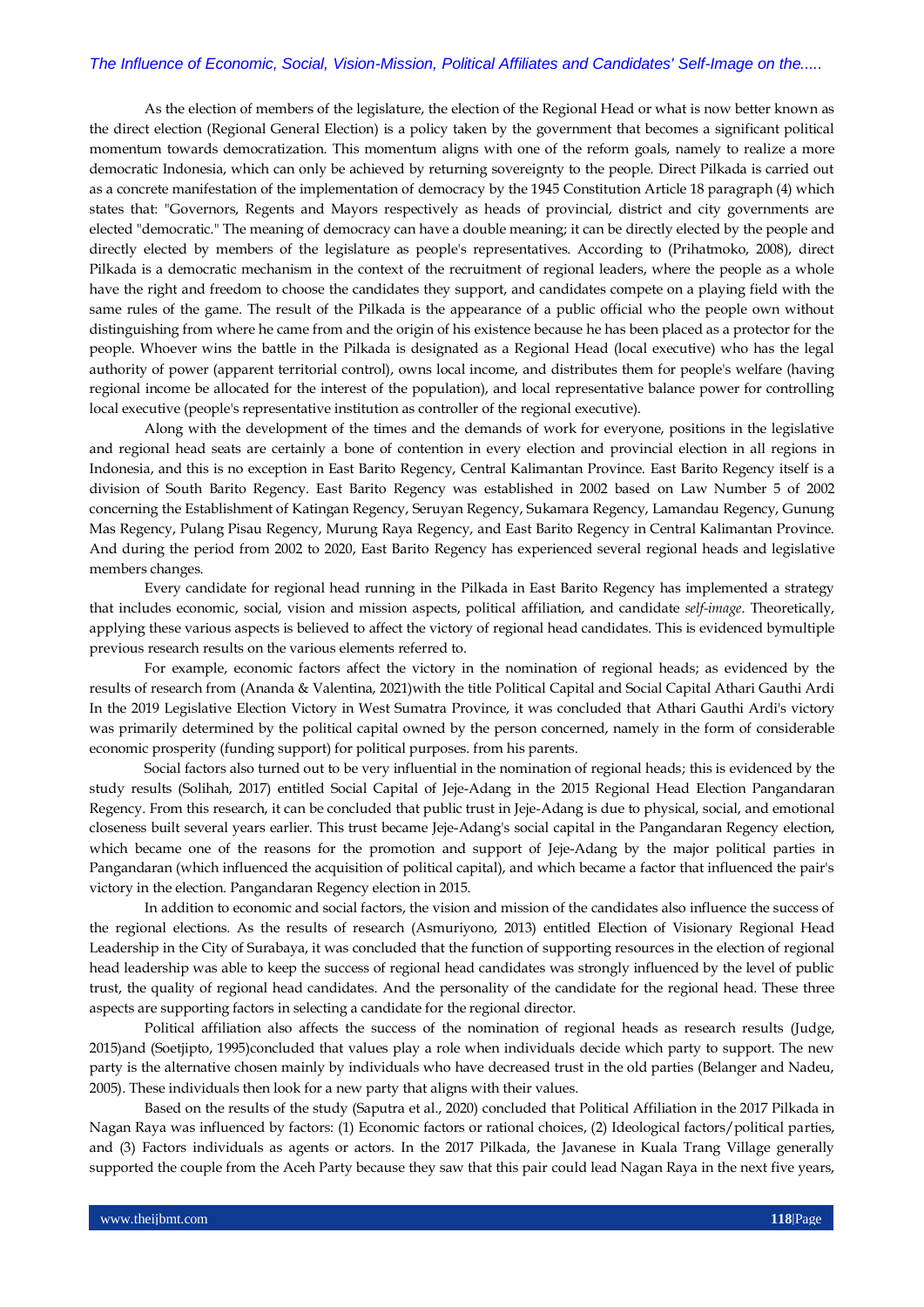and this pair was close to the community. This can be seen from the candidate for regent who cares about the Javanese in Kuala Trang and provides employment opportunities for them.

In contrast to the research results (Nawafi, 2018), some factors influence the political considerations of students in determining their political choices. This can be proven by sociological factors, rational choice factors, structural factors, and psychological factors that students consider in deciding their political decisions in the 2013 East Java Regional Election.

The candidate's self-image is one of the determining factors for success in the local election, as the results of research (Yahono, 2014) concluded that the imaging strategy of the candidate could not be separated from the critical role of the success team. The success team in this research carried out its role and function as a political *Public Relations (PR) in formulating an imaging strategy.*

The candidates for regional heads are very aware of the importance of public trust for the success of their candidacy. Based on the phenomenon that has developed in society so far, if a candidate for the regional head does not have public trust, it is inevitable that it will be tough for him to win the election. The research results ( Pujianto & Sri Gunarsih, 2014) concluded that the public's trust in the legislative candidates in the 2014 elections they chose was relatively high. That trust is based on responsibility, has a lead character, has good ethics, and has good abilities and education. The obstacles faced by the community in giving their trust are the lack of socialization and information about legislative candidates during the 2014 election.

(Yuliono, 2013)In his research, it was concluded that the level of trust of the people of Surabaya towards political parties is relatively low; this is reflected in the increasing tendency of people who do not use their right to vote in the election of candidates for regional heads at the provincial and city levels. Inhibiting resources that affect the high number of people not exercising their right to vote in regional head elections at the local and city levels are influenced by the high level of corruption of political, socio-economic actors, political system factors, low public trust in political parties, and public apathy towards political parties—election of regional heads at the provincial and city levels.

(Rafinda & Nurmina, 2019)his research shows that novice voters have a high level of trust in the government. In other words, there is a very significant positive relationship between political participation and social confidence. The lower the social trust, the lower the level of political participation. The higher the social trust, the higher the level of political involvement of novice voters.

As also confirmed in research (Wahyudi et al., 2013),researchersconcluded that increasing political participation could increase political trust and satisfaction with democracy. Individuals with political beliefs tend to participate in every policy and political decision.

(Handaningrum & Rini, 2014) in concluding that the tendency of novice voters to sympathize with candidates from among celebrities compared to non-celebrity candidates. Therefore, all components or people who have military conscription (political) authority for novice voters to become *critical and rational voters.* This means that in making a choice, not because of popularity, ethnic similarity, and emotional closeness, but because of track record, vision and mission factors, credibility, and bureaucratic experience.

Several factors influence the voter's decision to choose a regional head candidate. From the research results (Mopeng, 2015) :

- a) The sociological approach is the most influencing factor in the model of voter behavior who chooses from a sociological perspective because voters tend to make choices based on position or occupation. The existence of a sense of responsibility toward the position received is considered a gift by one of the candidates. In addition, it also shows terms of age as a benchmark for voters and education that should be qualified in terms of leadership.
- b) The psychological approach is a factor where voters no longer see which party is the candidate's vehicle for power. Big parties, small or independent, as seen from the electorate of the candidate's figure. This is because there are many interests in a party, so voters only focus on the figure used as an idol figure.
- c) The Rational Choice Approach is the approach most often highlighted by researchers. There is a sense of disappointment with each candidate, which causes voters to vote because of the advantages and disadvantages obtained when voting.
- d) Voter behavior tends to look at the figure of a candidate for the regional head. Even if they are given goods in the form of necessities or any form, it does not affect voters.
- e) Voters who do not exercise their right to vote are generally because many of the voters in Sawangan Village work and study outside the region.

From the various research results above, it is known that these multiple factors strongly influence the tendency to choose regional head candidates. To determine how much influence each independent variable has on public trust and how much power public trust has on the propensity to select candidates *(Intention to Choose).*The regional head in East Barito Regency is necessary to research this matter. This research is expected to significantly contribute to regional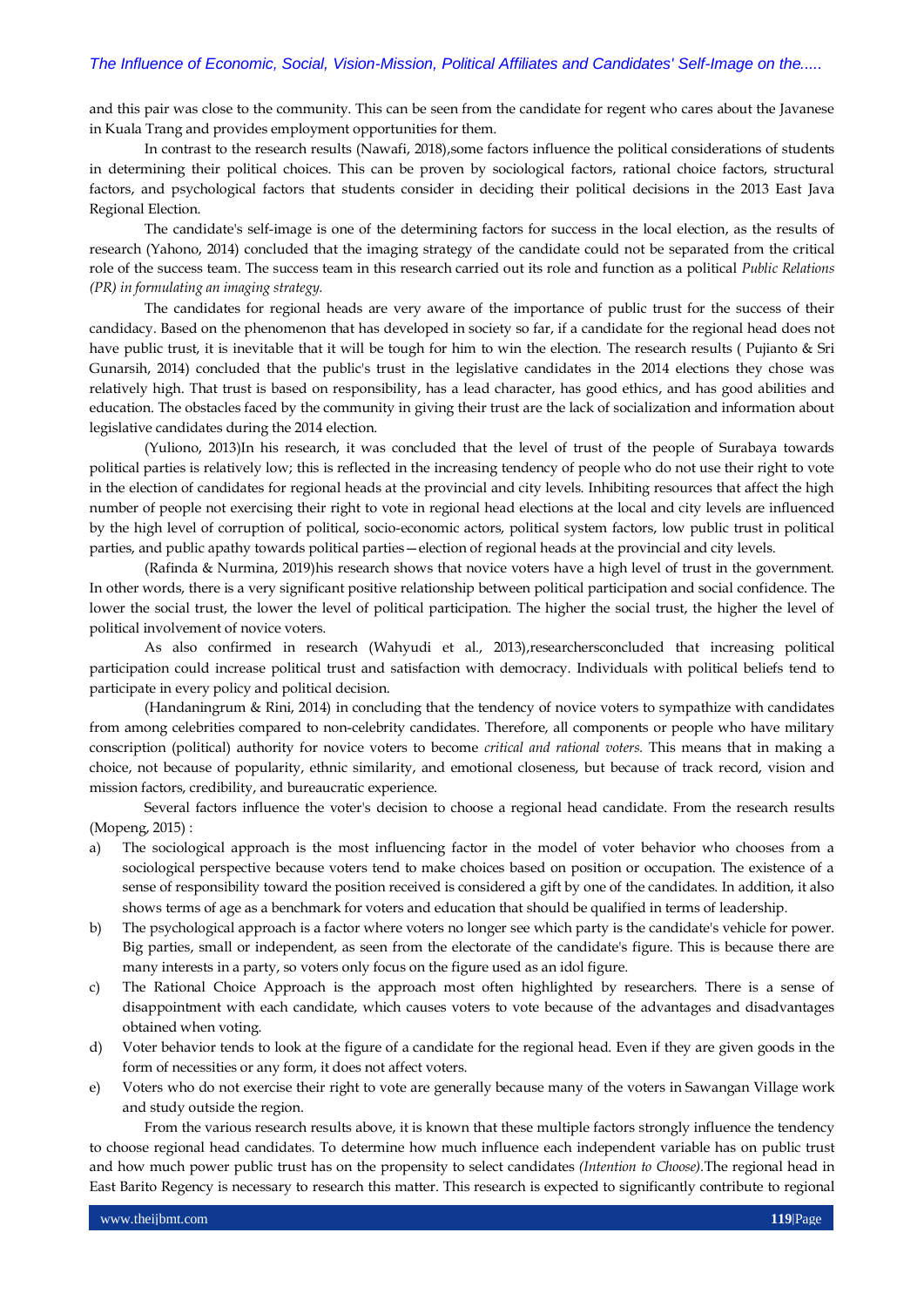head candidates in East Barito Regency in winning the regional elections in the future. And for the people of East Barito Regency itself, it is hoped that the results of this research can be an excellent political lesson and material for consideration in deciding to choose a regional head candidate who will run for East Barito Regency in the future.

## **II. Formulation of the problem**

Based on the background and problems described above, the Influence of Economic, Social, Vision-Mission, Political Affiliation, and Candidate *Self Image on* the Tendency to Choose Candidates *(Intention To Choose) for* Regional Heads in East Barito Regency through Public Trust In Candidates as Intervening Variables, the authors try to identify several problems to be researched and discussed, namely:

- 1. Does Economics Affect Public Trust in Candidates for Regional Head in East Barito Regency?
- 2. Does Social Affect Public Trust in Candidates for Regional Head in East Barito Regency?
- 3. Does the Vision-Mission Affect Public Trust in Candidates for Regional Head in East Barito Regency?
- 4. Does Political Affiliation Affect Public Trust in Candidates for Regional Head in East Barito Regency?
- 5. Does Candidate Self Image Affect Public Trust in Regional Head Candidates in East Barito Regency?
- 6. Does Economics Affect the Tendency to Choose Candidates for Regional Heads in East Barito Regency?
- 7. Does Social Affect the Tendency to Choose Candidates Regional Head in East Barito Regency?
- 8. Does Vision-Mission Affect the Tendency to Choose Candidates Regional Head in East Barito Regency?
- 9. Does Political Affiliation Affect the Tendency to Choose Candidates Regional Head in East Barito Regency?
- 10. Does Candidate Self Image Affect the Tendency to Choose Candidates? Regional Head in East Barito Regency?
- 11. Does Public Trust in Candidates Affect the Tendency to Choose Candidates Regional Head in East Barito Regency?
- 12. Does Public Trust in Candidates Mediate the Effect of Economics on the Tendency to Vote for Candidates Regional Head in East Barito Regency?
- 13. Does Public Trust in Candidates Mediate Social Effects on Tendency to Choose Candidates Regional Head in East Barito Regency?
- 14. Does Public Trust in Candidates Mediate the influence of Vision-Mission on the Tendency to Choose Candidates Regional Head in East Barito Regency?
- 15. Does Public Trust in Candidates Mediate the Effect of Political Affiliation on Tendency to Vote for Candidates Regional Head in East Barito Regency?
- 16. Does Public Trust in Candidates Mediate the Effect of Candidate *Self Image* on the Tendency to Choose Candidates? Regional Head in East Barito Regency?

#### **III. LITERATURE REVIEW**

#### **Economic Variable (X1)**

Economics is how humans and their groups utilize limited resources to obtain various commodities and distribute them for consumption by the community (Backhouse, 2017). According to (Haboddin, 2012), local elections' political process requires prohibitive costs. Every Pilkada requires "political funds" for the expenses of pilkada activities. Political funds can be distinguished by looking at the source and use. Judging from the start, political funds come from donations from candidate pairs and donations from sympathizers (donors) both individually and in companies. In terms of users, political funds are distinguished based on expenditure allocation into expenditures to finance routine activities of political parties and campaign expenditures.

The indicators used to measure economic variables are indicators adopted from and (Niffenegger, 1988) that is:

- a. Perception of the candidate's financial ability (personal financial support).
- b. Perception of economic support (funding from donors) to candidates.
- c. Perceptions of the use of candidate's economic capital (candidate political funds): party fees, campaign costs/economic prices/promotions (political marketing/ *political marketing* ), vote-buying costs *(money politics).*
- d. Perception of the candidate's capacity to advance the regional economy.
- e. Perceptions of the candidate's ability to understand regional economic problems.
- f. Perceptions of the candidate's ability to implement regional economic development strategies.

#### **Social Variables (X2)**

Social value is one part of the theory of consumption value (TCV) which states that several values can influence consumer behavior towards a product consisting of functional values, social values, emotional values, epistemic values , and conditional values (Sheth, 2009). . Social interaction is a reciprocal relationship between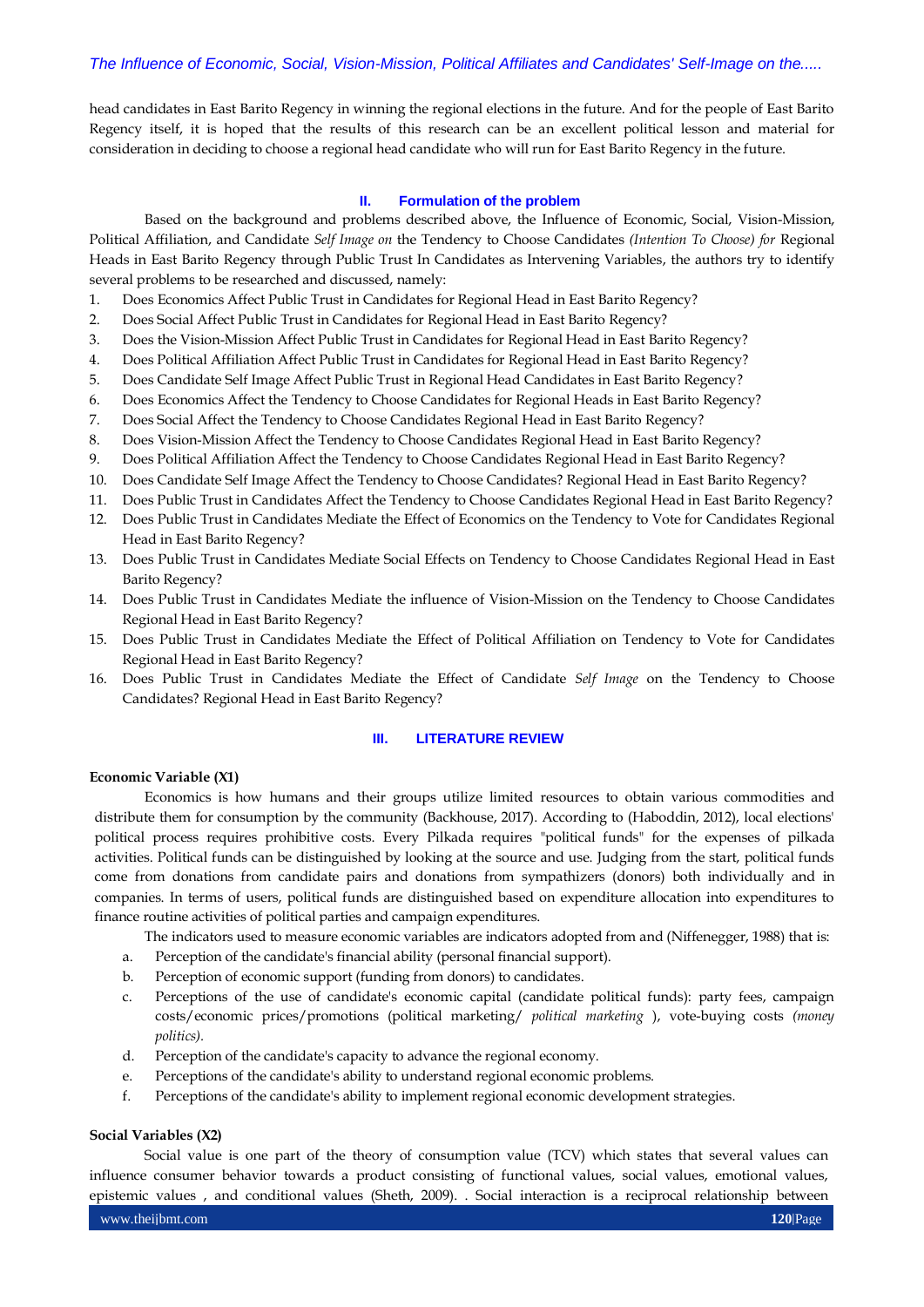individuals and individuals, individuals with groups, and groups with groups (Soekanto, 2004). According to (Putnam, 1993), social capital is a mutual trust between community members and the community towards their leaders. Social capital is defined as social institutions that involve networks, norms, and social trust that encourage social collaboration (coordination and cooperation) for the common good. In regional elections, social capital is related to building relationships and trust owned by the candidate paired with the people who voted for him (Marijan, 2010: 91).

The indicators used to measure social variables are indicators adopted from Sheth *et al. (* 1991), Muin (2006:53), Elly M Setiadi & Usman Kolip (2011), Santosa (2004:11), Dayakisni & Hudaniah (2009:119), Soekanto (2012:58), Sugiyo (2005:4), Fukuyama (1999), Marijan (2010: 91), (Bourdieu et al., 2010)that is:

- a. Psychological closeness to the candidate.
- b. Social similarity (there is social interaction) with the candidate.
- c. Ideological proximity to the candidate
- d. Cultural proximity to the candidate.
- e. There is trust in the community
- f. There is a network of supportive relationships.

#### **Variable Vision-Mission (X3)**

Vision is a comprehensive statement about what the organization wants, why an organization exists, and what it believes or a picture of the organization's future. Missions are statements that define what is being / will be done or want to be achieved in the (very near) or current time (Arman, 2018) .

The indicators used to measure the vision-mission variables are indicators adopted from (Wibisono, 2013) , namely:

- a. State the ideals or wishes of the candidate in the future.
- b. Short, clear, focused, and is the *standard of excellence*.
- c. Realistic and by the candidate's competence
- d. Attractive and able to inspire commitment and enthusiasm.
- e. Easy to remember and understand by the whole community and impressive to interested parties.
- f. The level of achievement can be traced.

#### **Political Affiliation Variable (X4)**

Political affiliation is defined as the merging of two different groups whose members then merge into one (Nasution, 1962) and (Endra, 1979) also suggests that political affiliation comes from the word affiliate, which has the meaning that includes being a member. Furthermore, he defines political affiliation as a merger between two or more interest groups for a specific political goal.

The indicators used to measure the political affiliation variable are indicators adopted from (Munandar, 2003) , namely:

- a. There is friendship/closeness between candidates and political parties (including ideological, cultural, economic, and social similarities).
- b. There is acceptance/support of political parties to candidates (including moral and material authorization).
- c. There is good cooperation between candidates and political parties (e.g., a solid success team).
- d. There is good political communication (the ability to avoid conflict) between candidates and political parties.

#### *Candidate Self Image Variable***(X5)**

Image is how individuals present themselves to others to form judgments or other people's conceptions of themselves. Imagery is a way of creating a personal mental image or picture of something. It can also mean a visual picture evoked by words, phrases, or sentences (Fitriadi, 2011). According to (Pietrofesa & Splete, 1975), Self-Concept includes feelings about oneself physically and psychologically about the environment. Self-image consists of all values, attitudes, and beliefs about oneself in dealing with the environment. It combines several self-perceptions that influence perceptions and behavior (Mappiare-AT & Fauzan, 2019).

indicators used to measure the candidate's self-image/ *self-image* are indicators adopted from (Umam, 2017) ,

- namely:
	- a. Integrity
	- b. Affection
	- c. Responsibility
	- d. Confident e. Be patient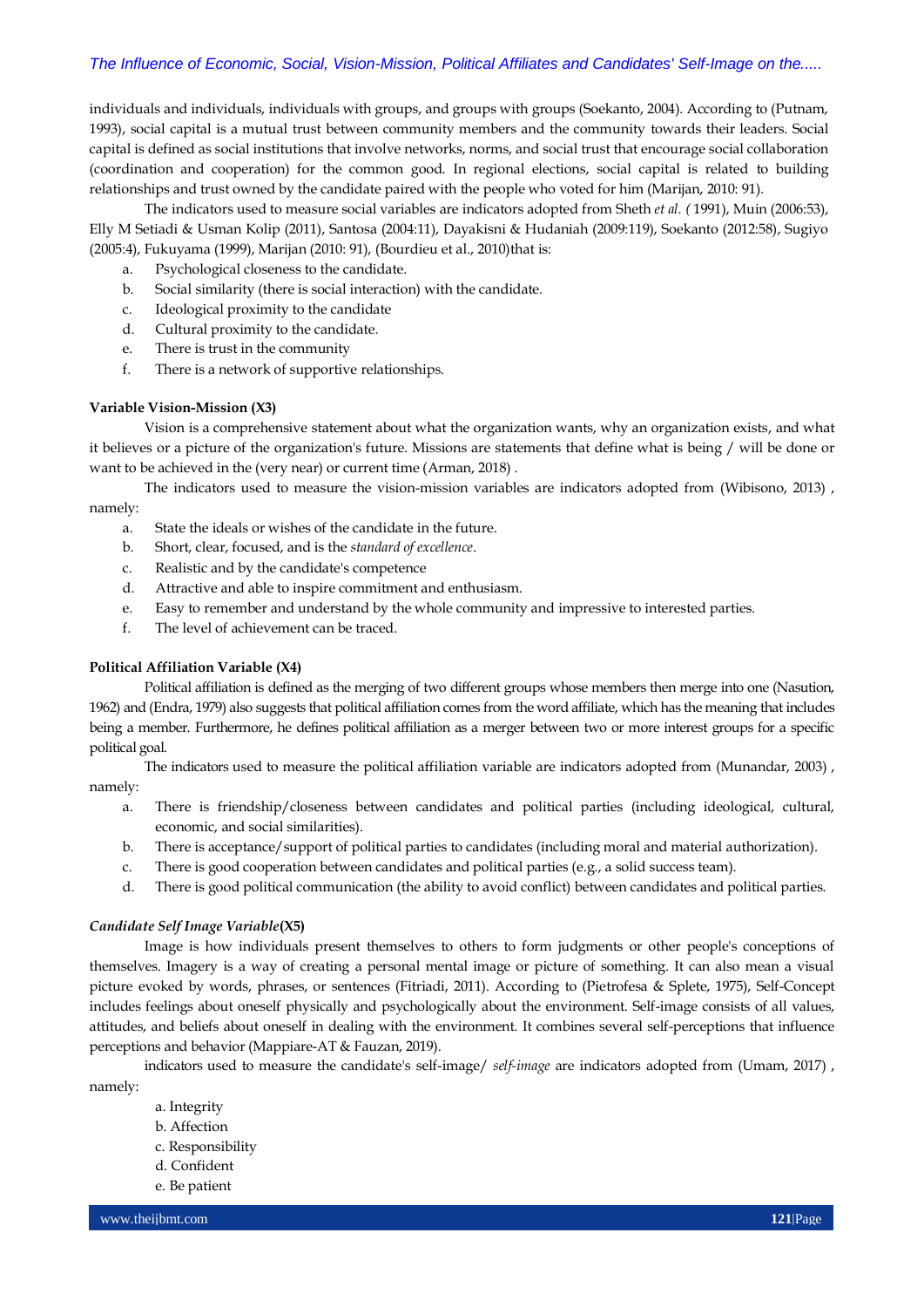f. Discipline

g. Able to control

#### **Variable of Public Trust in Candidates (Z)**

Trust is a person's willingness to be sensitive to the actions of others based on the expectation that others will perform specific actions on people who believe in them, regardless of their ability to monitor and control them (Meyer et al., 2002). (Dasgupta, 2000) states that trust is an attitude to trust individuals and groups with a certain degree of interconnectedness.

The indicators used to measure the variable of public trust in candidates are indicators adopted from (Allen & Meyer, 1990) that is:

- a. Capabilities: Candidate Competence, Candidate Experience, Candidate Institutional Endorsement, and Candidate Ability in Science.
- b. Integrity: fairness, fulfillment, fidelity, directness, relevance, and reliability.
- c. Kindness: Attention, Empathy, Confidence, and Acceptance.

#### **Variable Tendency to Choose Candidates/** *Intention To Choose* **(Y)**

According to (Surbakti, 1992), Voter behaviors are a voting activity by individuals closely related to decisionmaking activities to choose and not to vote in an election so that voters will choose or support specific candidates. While voter behavior, according to (Budiardjo et al., 1998) is the activity of a person or group of people to participate actively in political life, among others, by choosing state leaders and directly or indirectly influencing *Public Policy*. These activities include voting in general elections, attending general meetings, *engaging (Contacting)* or *(Lobbying)* with government officials or members of parliament, becoming a member of a party or one of the social movements with direct action, and so on.

The indicators used to measure the variable of the tendency to choose candidates/intention to determine are indicators adopted from the Engel-Kollat-Blackwell Consumer Behavior Model (Engel-Blackwell-Miniard Model) and (Mujani, 2007), (Liddle, 1996) and (Ambardi, 2009) in his book Power of the People (2012), namely:

- a. Recognition *(Problem Recognition):*Input Information *(Input) and* Processing information *(Information Processing)* so that consumers/voters have enough information to make choices.
- b. Variables that affect the decision process *(Decision Process Variables):*Individual characteristics/voters (motives/ *motives* , values/ *Evaluative Criteria* , lifestyle/ *Live style* , and personality/ *Normative Compliance and Informational Influence)* , and Social influence (there is a sense of closeness in terms of culture/ *Cultural Norms* and values/ ideological/ *Values)* .
- c. Search*(Search)* External Information in the form of an interest in politics
- d. Alternative *Evaluation*: Consumers/voters' beliefs/beliefs *towards* products/candidates that lead to the formation of voters *' Attitudes* which will eventually lead to Intentions to buy *(* choose a candidate).
- e. Reference group/family *(Reference Group / Family)* or a sense of psychological closeness.
- f. Situational influence (the consumer's financial condition/voters also influence the decision-making process).

#### **IV. METHOD**

The research design is all the necessary processes in the planning and implementation of research. The research method used in this study is a survey research method. (Nugroho et al., 2021) said that "survey research is research conducted on large or small populations, but the data studied are data from samples taken from that population, so that relative events are found, and the relationship between sociological and psychological." Survey research is usually used to make generalizations.

To test the proposed hypothesis, the researcher collected data using a survey technique where the variables studied were not controlled *(ex post facto)* with the following understanding:

- 1. Survey research takes a sample from one population and uses a questionnaire as the primary data collection tool (Singarimbun & Effendi, 1982) and (Kamsarity, 2017) .
- 2. The survey is a type of descriptive research method carried out on a certain number of subject groups and research objects at the same time. Surveys are not only conducted to describe a situation but also to explain the relationship between the various variables studied from things that have many units or individuals.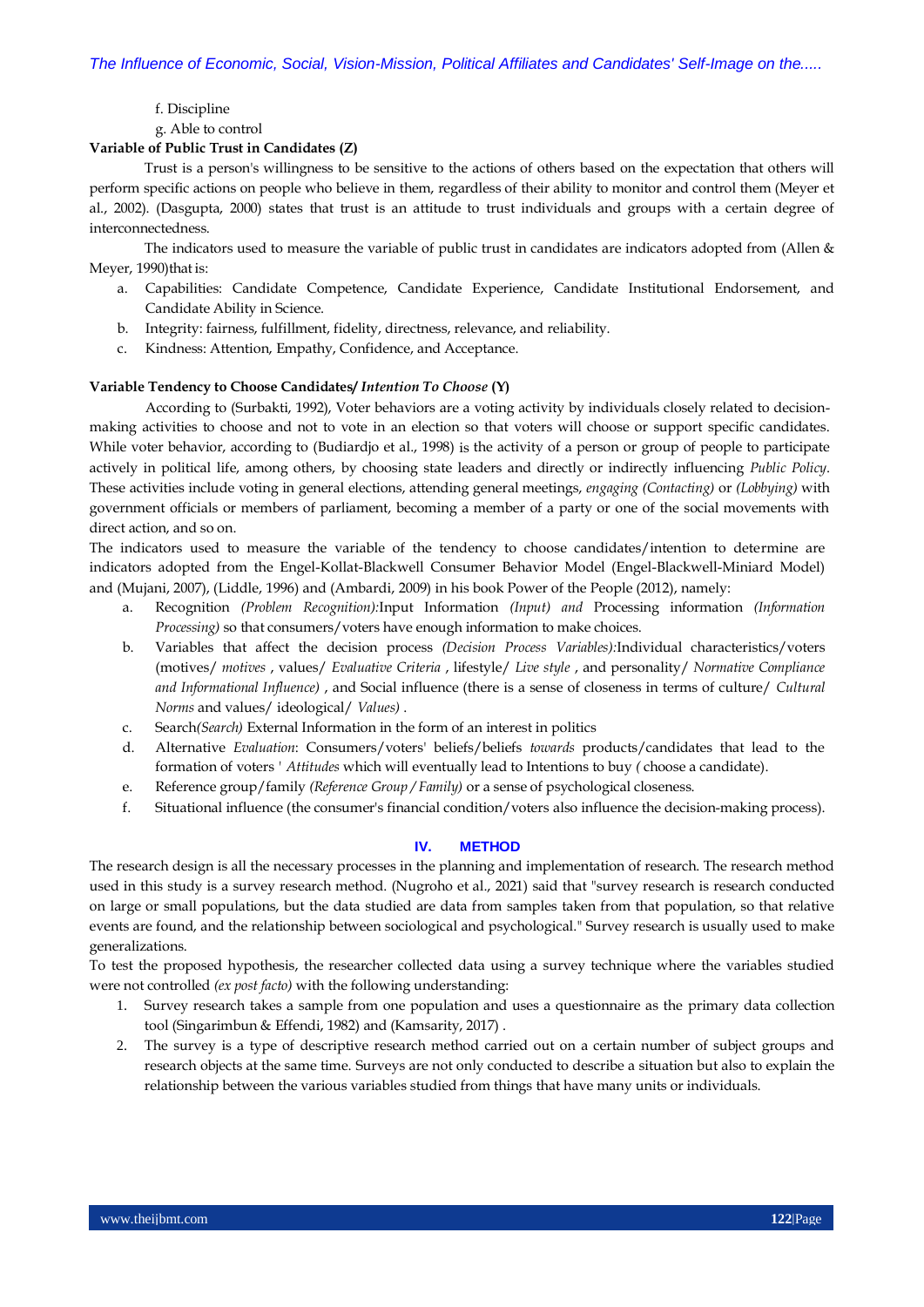#### **V. RESULTS**

The following are the results of *structural testing relationships* to test each research hypothesis based on SEM output :

| Hip.                             | Structural Relationship           |               |                                      | Std.<br>Estimate | CR    | $\boldsymbol{P}$<br>Value | Hypothesis<br>Decision |
|----------------------------------|-----------------------------------|---------------|--------------------------------------|------------------|-------|---------------------------|------------------------|
| $H_1$                            | Economy (X1)                      | $\rightarrow$ | Public Trust in<br>Candidates (Z)    | 0.024            | 0.506 | $0.613$ ns                | Rejected               |
| H2                               | Social $(X2)$                     | $\rightarrow$ | Public Trust in<br>Candidates (Z)    | 0.277            | 5.590 | $0.000*$                  | Accepted               |
| $H_3$                            | Vision-Mission<br>(X3)            | $\rightarrow$ | Public Trust in<br>Candidates (Z)    | 0.253            | 4,927 | $0.000*$                  | Accepted               |
| $H_4$                            | Political<br>Affiliation (X4)     | $\rightarrow$ | Public Trust in<br>Candidates (Z)    | 0.173            | 3,448 | $0.000*$                  | Accepted               |
| H <sub>5</sub>                   | Candidate Self<br>Image $(X5)$    | $\rightarrow$ | Public Trust in<br>Candidates (Z)    | 0.380            | 7,533 | $0.000*$                  | Accepted               |
| $H_6$                            | Economy (X1)                      | $\rightarrow$ | Tendency to Choose<br>Candidates (Y) | 0.212            | 4,249 | $0.000*$                  | Accepted               |
| H <sub>7</sub>                   | Social $(X2)$                     | $\rightarrow$ | Tendency to Choose<br>Candidates (Y) | 0.221            | 4,209 | $0.000*$                  | Accepted               |
| $H_8$                            | Vision-Mission<br>(X3)            | $\rightarrow$ | Tendency to Choose<br>Candidates (Y) | 0.004            | 0.072 | $0.943$ ns                | Rejected               |
| H <sub>9</sub>                   | Political<br>Affiliation (X4)     | $\rightarrow$ | Tendency to Choose<br>Candidates (Y) | 0.055            | 1.090 | $0.276$ ns                | Rejected               |
| $H_{10}$                         | Candidate Self<br>Image $(X5)$    | $\rightarrow$ | Tendency to Choose<br>Candidates (Y) | 0.258            | 4,536 | $0.000$ $^{\ast}$         | Accepted               |
| $H_{11}$                         | Public Trust in<br>Candidates (Z) | $\rightarrow$ | Tendency to Choose<br>Candidates (Y) | 0.243            | 3,692 | $0.000*$                  | Accepted               |
| *. Significant at the 0.05 level |                                   |               | ns Not significant                   |                  |       |                           |                        |

|  | Table 1. Testing Structural Relationships Between Variables |  |
|--|-------------------------------------------------------------|--|
|  |                                                             |  |

Based on Table 5.20 above, it can be explained as follows:

- 1. The results of the estimation of the economic influence parameter on public trust in candidates show an insignificant effect with a *CR value* of 0.506 (smaller than 1.96) and a significance value ( *p-value* ) of 0.613 (greater than 5% significance level). The resulting coefficient of influence is only 0.024, meaning that the higher the economic support of a candidate, the less likely it is to have a tangible impact on strengthening public trust in the candidate. Thus, the first hypothesis, which states that the economy affects public confidence in candidates for regional heads in East Barito Regency, cannot be accepted  $($   $_{H1}$  is rejected  $)$ .
- 2. The results of the estimation of social influence parameters on public trust in candidates show a significant effect with a *CR value* of 5.590 (greater than 1.96) and a significance value ( *p-value* ) of 0.000 (smaller than the 5% significance level). The resulting coefficient of influence is 0.277 (positive), meaning that the higher the social value of a candidate for the regional head, the more vital public trust in the candidate for the regional director. Thus, the second hypothesis, which states that social influence on public confidence in candidates for regional heads in East Barito Regency, can be accepted ( H2 is received).
- 3. The results of the estimation of the influence of vision and mission parameters on public trust in candidates show a significant effect with a *CR value* of 4,927 (greater than 1.96) and a significance value ( *p-value* ) of 0.000 (smaller than the 5% significance level). . The resulting coefficient of influence is 0.253 (positive), meaning that the better the vision and mission of a candidate for the regional head, the more vital public trust in the candidate for the provincial crown. Thus, the third hypothesis, which states that vision-mission affects public confidence in candidates for regional heads in East Barito Regency, can be accepted (H3 is received).
- 4. The parameter estimation results of the influence of political affiliation on public trust in candidates show a significant effect with a *CR value* of 3.448 (greater than 1.96) and a significance value ( *p-value* ) of 0.000 (smaller than the 5% significance level). The resulting coefficient of influence is 0.173 (positive), meaning that the stronger the affiliation of a candidate for the regional head with the political parties that carry him, the more vital public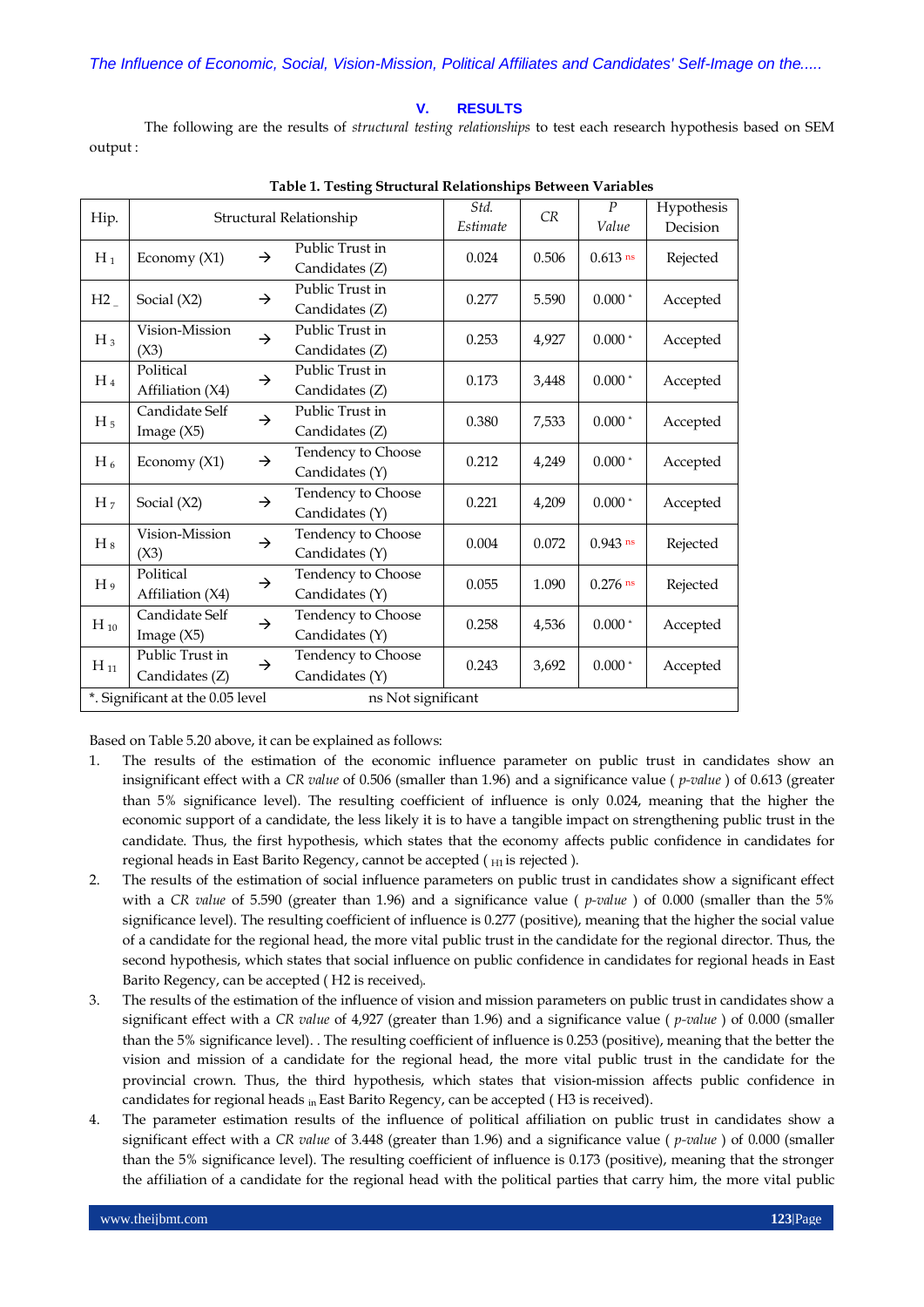trust in the candidate for the regional director. Thus, the fourth hypothesis, which states that political affiliation affects public confidence in regional head candidates in East Barito Regency, is acceptable ( $H_{4,i}$  accepted).

- 5. The results of the parameter estimation of the influence of self-image on public trust in candidates show a significant effect with a *CR value* of 7.533 (greater than 1.96) and a significance value ( *p-value* ) of 0.000 (smaller than 5% significance level). The resulting coefficient of influence is 0.380 (positive), meaning that the stronger the self-image of a candidate for the regional head, the more vital public trust in the candidate for the regional director. Thus, the fifth hypothesis, which states that self-image affects public confidence in candidates for regional heads in East Barito Regency, can be accepted ( H5 is received).
- 6. The estimation results of the economic influence parameter on the tendency to choose candidates to show a significant effect with a *CR value* of 4.249 (greater than 1.96) and a significance value ( *p-value* ) of 0.000 (smaller than the 5% significance level). The resulting coefficient of influence is 0.212 (positive), meaning that the higher the economic support of a candidate for the regional head, the higher the tendency of the community to choose the candidate for the regional director. Thus, the sixth hypothesis, which states that the economy affects the propensity to select candidates for regional heads  $_{\text{in}}$  East Barito Regency, can be accepted (H6 is received).
- 7. The results of the estimation of social influence parameters on the tendency to choose candidates to show a significant effect with a *CR value* of 4.209 (greater than 1.96) and a significance value ( *p-value* ) of 0.000 (smaller than the 5% significance level). The resulting coefficient of influence is 0.221 (positive), meaning that the higher the social values of a candidate for the regional head, the higher the tendency of the community to choose the candidate for the regional director. Thus, the seventh hypothesis, which states that social influences select a candidate for the regional head in East Barito Regency, can be accepted ( $H_{7is}$  received).
- 8. The estimation results of the parameter of the influence of vision and mission on the tendency to choose candidates showed an insignificant effect with a *CR* value of 0.072 ( smaller than 1.96). A significance value ( *p-value* ) of 0.943 (greater than 5% significance level). . The resulting coefficient of influence is only 0.004, meaning that the better the vision and mission conveyed by a candidate for the regional head, has not been able to have a substantial impact on the tendency of the community to choose the candidate for the regional director. Thus, the eighth hypothesis, which states that vision and mission affect the movement to elect candidates for regional heads in East Barito Regency, cannot be accepted  $(H_{8 \text{ is} }$  rejected  $).$
- 9. The parameter estimation results of the influence of political affiliation on the tendency to choose candidates to show an insignificant effect with a *CR value* of 1.090 (smaller than 1.96) and a significance value ( *p-value* ) of 0.276 (greater than 5% significance level). The resulting coefficient of influence is only 0.055, meaning that the stronger the affiliation of a candidate for the regional head with political parties has not been able to have a substantial impact on the tendency of the community to choose the candidate for the regional director. Thus, the ninth hypothesis, which states that political affiliation affects the propensity to select regional head candidates in East Barito Regency,cannot be accepted ( H9 is rejected ).
- 10. The results of the estimation of the influence of self-image on the tendency to choose candidates to show a significant effect with a *CR value* of 4.536 (greater than 1.96) and a significance value ( *p-value* ) of 0.000 (smaller than 5% significance level). The resulting coefficient of influence is 0.258 (positive), meaning that the stronger the self-image of a candidate for the regional head, the higher the public's tendency to choose the candidate for the regional director. Thus, the tenth hypothesis, which states that self-image affects the propensity to select a candidate for the regional head in East Barito Regency, can be accepted ( H10 is received).
- 11. The estimation results of the parameter of the influence of public trust on the tendency to choose candidates to show a significant effect with a *CR value* of 3.692 (greater than 1.96) and a significance value ( *p-value* ) of 0.000 (smaller than the 5% significance level). The resulting coefficient of influence is 0.243 (positive), meaning that the stronger the public trust in a candidate for the regional head, the higher the public's tendency to choose the candidate for the regional director. Thus, the eleventh hypothesis, which states that public trust affects the movement to elect candidates for regional heads in East Barito Regency, is acceptable (H11 is accepted).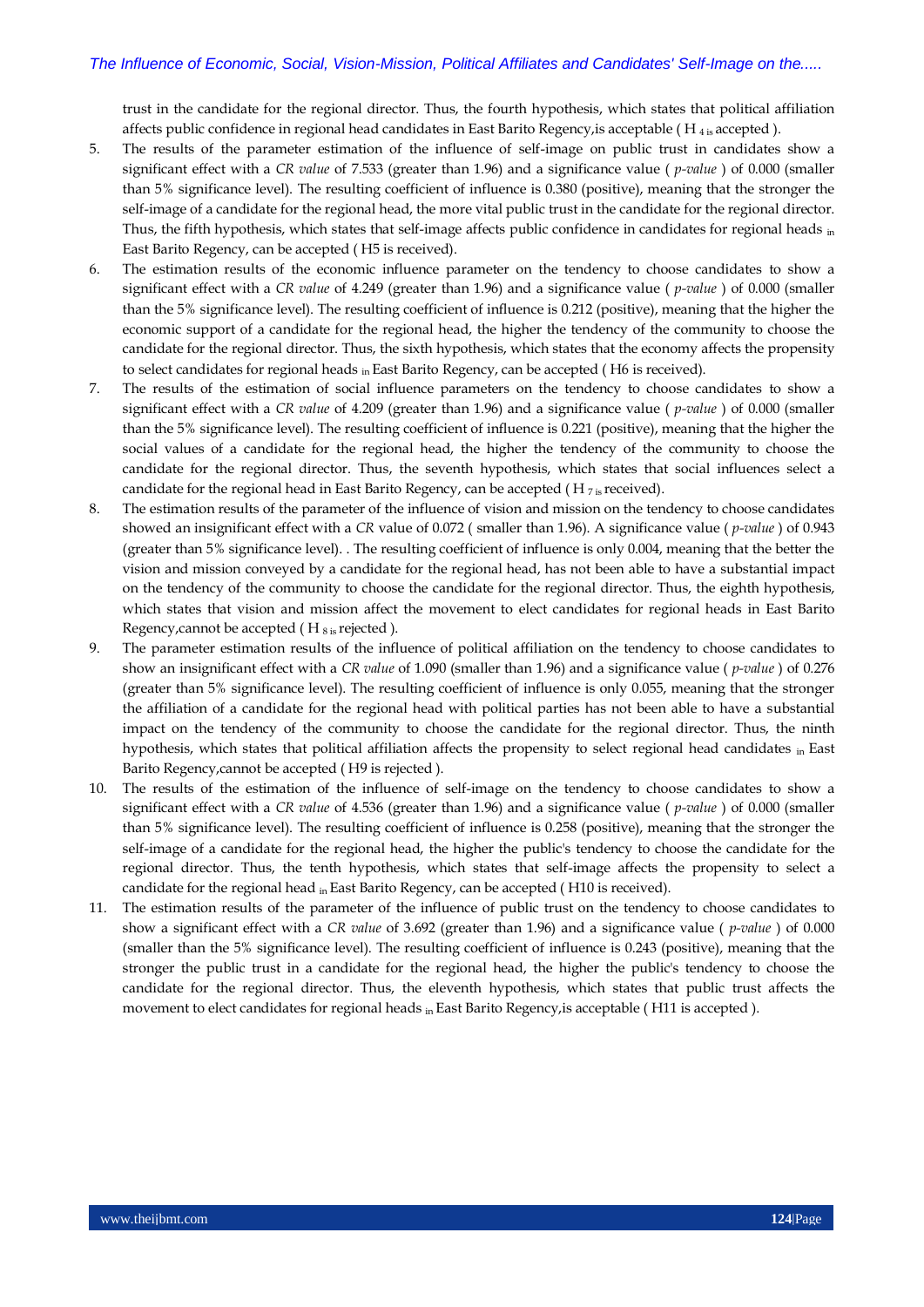| Hip                                                    | <b>Indirect Line</b>                                                   | Specific Indirect Effect Test     |            |            |             |  |
|--------------------------------------------------------|------------------------------------------------------------------------|-----------------------------------|------------|------------|-------------|--|
|                                                        |                                                                        | Bias-corrected percentile method) |            |            |             |  |
|                                                        |                                                                        | Estimate                          | $P$ -value | Hypothesis | Mediation   |  |
|                                                        |                                                                        |                                   |            | Decision   | <b>Type</b> |  |
| $H_{12}$                                               | Economy $(X_1) \rightarrow$ Public Trust $(Z) \rightarrow$ Tendency to | 0.006                             | $0.514$ ns | Rejected   | No          |  |
|                                                        | Choose(Y)                                                              |                                   |            |            | mediation   |  |
| $H_{13}$                                               | Social $(X_2) \rightarrow$ Public Trust $(Z) \rightarrow$ Tendency to  | 0.057                             | $0.009*$   | Accepted   | Partial     |  |
|                                                        | Choose(Y)                                                              |                                   |            |            | mediation   |  |
| $H_{14}$                                               | Vision-Mission $(X_3) \rightarrow$ Public Trust $(Z)$                  | 0.059                             | $0.009*$   | Accepted   | Fully       |  |
|                                                        | $\rightarrow$ Tendency to Choose (Y)                                   |                                   |            |            | mediation   |  |
| $H_{15}$                                               | Political Affiliation $(X_4) \rightarrow$ Public Trust (Z)             | 0.038                             | $0.007*$   | Accepted   | Fully       |  |
|                                                        | $\rightarrow$ Tendency to Vote (Y)                                     |                                   |            |            | mediation   |  |
| $H_{16}$                                               | Self Image ( $X_5$ ) → Public Trust (Z) → Tendency                     | 0.071                             | $0.012*$   | Accepted   | Partial     |  |
|                                                        | to Choose $(Y)$                                                        |                                   |            |            | mediation   |  |
| *. Significant at the 0.05 level<br>ns Not significant |                                                                        |                                   |            |            |             |  |
|                                                        |                                                                        |                                   |            |            |             |  |

#### **Table 2.** *Indirect Effect* **Analysis**

In SEM, the indirect path significance test does not use *the Sobel Test* as in the context of regression analysis or path analysis. Still, it uses the *bias-corrected percentile method approach,* a modified *Sobel test* adapted to the SEM context. The mediation path is significant if the *probability value* ( *p-value* ) is less than 0.05. Based on Table 5.21 above, it can be explained as follows:

- 1. Public trust does not significantly mediate the economic effect on the tendency to elect a candidate for the regional head in East Barito Regency ( **H 12 is rejected** ). The economy was able to directly influence the direction of the community to elect candidates for regional leaders. These results indicate that a regional head candidate with great economic support and excellent ability on economic issues and regional economic development strategies will encourage people to vote for the candidate for the regional director, even though the community still does not give strong trust.
- 2. Public trust partially mediates social influence on the tendency to elect regional head candidates in East Barito Regency ( **H 13 accepted** ). Social activities can directly or indirectly influence the direction of the community in selecting candidates for regional heads. These results indicate that a candidate for a regional leader who has high social values will be able to encourage the public to vote for the candidate for the regional head. If public trust is also strong, the tendency to choose the candidate for the regional director will be higher.
- 3. Public trust fully mediates the effect of the vision and mission on the tendency to elect candidates for regional heads in the East Barito Regency ( **H 14 accepted** ). Vision and mission can influence the community's direction to elect a candidate for the regional leader only if it is mediated by public trust. These results indicate that a candidate for a regional head with a good vision and mission will increase the public's tendency to choose the candidate for the regional leader only if the regional director gains strong trust from the crowd.
- 4. Public trust fully mediates the influence of political affiliation on the tendency to elect regional head candidates in the East Barito Regency ( **H 15 accepted** ). Political affiliation can influence the community's directionin choosing a candidate for the regional head only if it is mediated by public trust. These results indicate that a regional head candidate who has a strong affiliation with political parties will be able to increase the public's tendency to vote for that regional head candidate only if the regional head candidate gains solid public trust.
- 5. Public trust partially mediates the effect of self-image on the tendency to choose a candidate for the regional head in the East Barito Regency ( **H 16 is accepted** ). Self-image turns out to be able to directly or indirectly influence people's tendency to choose candidates for regional heads. These results indicate that a candidate for a regional leader who has a strong self-image will immediately encourage the public to vote for the candidate for the regional head. If the public's confidence in him is also strong, then the tendency to choose the candidate for the regional director will be even higher.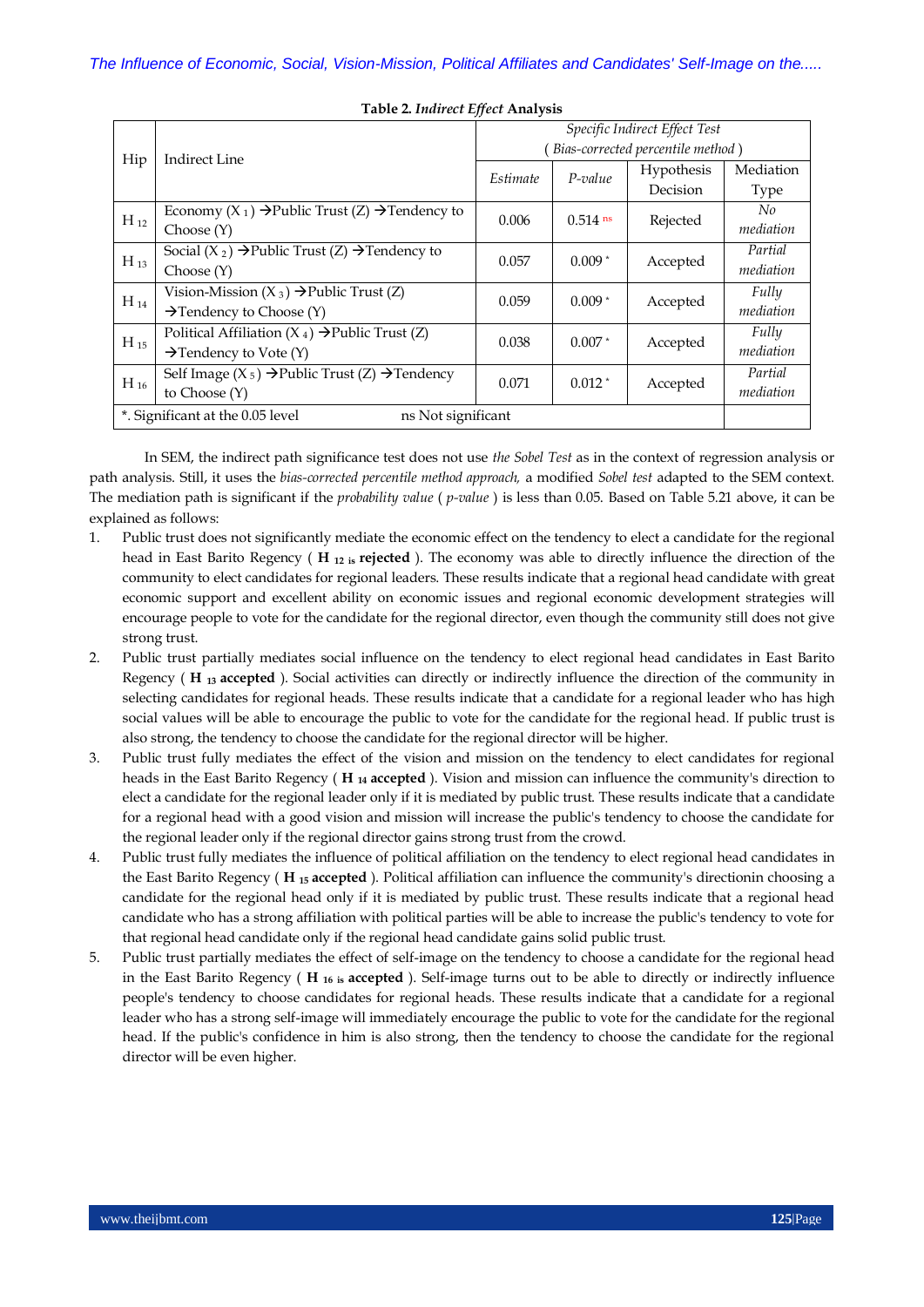|                                                        |                                                   | <b>Total Effect Analysis</b> |            |               |  |  |
|--------------------------------------------------------|---------------------------------------------------|------------------------------|------------|---------------|--|--|
| N <sub>0</sub>                                         | Path of Influence                                 | Total Effect                 | $P$ -value | Rank          |  |  |
| $\mathbf{1}$                                           | Economy $(X_1)$ Tendency to Choose $(Y)$          | 0.223                        | $0.012*$   | 3             |  |  |
| 2                                                      | Social $(X_2)$ Tendency to Choose $(Y)$           | 0.243                        | $0.010*$   | $\mathcal{P}$ |  |  |
| 3                                                      | Vision-Mission $(X_3)$ Tendency to                | 0.063                        | $0.123$ ns | 6             |  |  |
|                                                        | Choose(Y)                                         |                              |            |               |  |  |
| $\overline{4}$                                         | Political Affiliation $(X_4)$ Voting              | 0.089                        | $0.028*$   | 5             |  |  |
|                                                        | Tendency (Y)                                      |                              |            |               |  |  |
| 5                                                      | Self Image $(X_5) \rightarrow$ Tendency to Choose | 0.270                        | $0.007*$   | 1             |  |  |
|                                                        | (Y)                                               |                              |            |               |  |  |
| 6                                                      | Public Trust $(Z) \rightarrow$ Tendency to Choose | 0.186                        | $0.016*$   | 4             |  |  |
|                                                        | (Y)                                               |                              |            |               |  |  |
| *. Significant at the 0.05 level<br>ns Not significant |                                                   |                              |            |               |  |  |

**Table 3. Analysis** *of Total Effect*

The results of the *comprehensive effect analysis* show that the variables consisting of economic, social, political affiliation, self-image, and public trust all have a significant effect on the tendency to choose candidates because they *provide a probability* value ( *p-value* ) of less than 0.05. Meanwhile, the total impact of vision and mission on the propensity to select candidates is not significant. The *total effect* coefficient is the sum of direct and indirect effects.



**Figure 1.** *Total Effect* **on the Tendency to Choose Candidates**

*The total effect* shows the real influence of the predictor variables in increasing the response (in this case,the tendency to choose a candidate for the regional head ); ideally, to improve the direction of the community to select a candidate for the regional director, the success team for the candidate for the regional head can design improvement programs for all variables. Exogenous, taking into account the priority scale.

The results of the *comprehensive effect analysis* conclude that to increase the public's tendency to elect a candidate for the regional head, the priorities from the highest to the lowest are:

Sequence 1: Increase social values in candidates

Social is the primary concern because this variable, in total, has the most significant impact on the tendency of the community to elect a candidate for the regional head. Candidates for regional leaders who have psychological closeness to the community, as well as social, ideological, and cultural proximity, also gain the trust of the community with the support of various social relations networks, which will have a powerful impact on the tendency of the community to choose the candidate for the regional head.

Sequence 2: Strengthening the candidate's self-image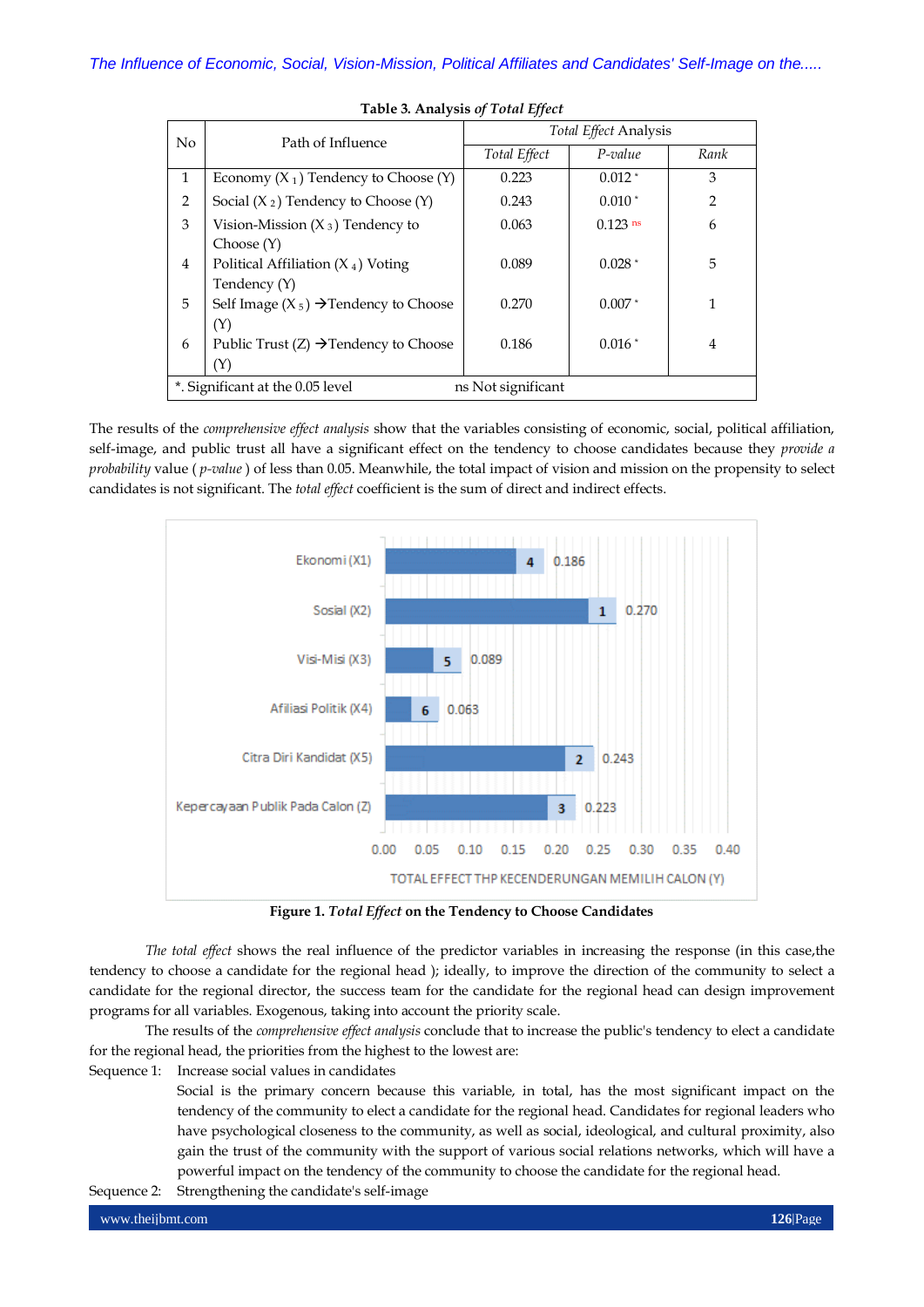Self-image has the second most significant impact on people's tendency to vote for candidates for the regions*.*Candidates for regional heads who have a strong self-image, namely integrity, confidence, discipline, and compassion for the community, will have a powerful impact on the tendency of the community to elect the candidate for the regional head.

- Sequence 3: Increase public confidence in candidates Public trust has the third most significant impact on people's tendency to vote for candidates for the regions*.*A candidate for a regional head who is trusted by the public, trusted because of his abilities, believes in his integrity, and believes because of the goodness of his heart, will have a powerful impact on the tendency of the community to elect the candidate for the regional head.
- Sequence 4: Strengthening economic support for candidates

The economy has the fourth-largest impact on people's tendency to vote for candidates for the regions*.*Candidates for regional heads who have strong financial support, both from individuals and donors, have significant political funds. Their ability to understand regional economic problems and strategies for handling them will substantially impact the tendency of people to choose candidates for regional heads.

- Sequence 5: Formulating a quality vision and mission
	- Vision-mission has the 5th most significant impact on the tendency of the community to vote for candidates for the regions*.*Candidates for regional heads who have a good vision and mission (clear, focused, inspiring, realistic, easy to understand) will impact the community's tendency to choose the candidate for the regional head.
- Sequence 6: Strengthening affiliation with political parties Political affiliation has the most significant impact on people's tendency to vote for candidates for the regions*.* Even though it has the most minor and insignificant effect on the direction of the community in choosing a candidate for the regional head, political affiliation is still considered essential to smooth out someone bureaucratically to become a regional head. For this reason, candidates for regional authorities must establish close ties with political parties, establish solid cooperation, and establish good communication so that programs can be delivered quickly to the public.

#### **VI. CONCLUSION**

The purpose of the study was to analyze the influence of economic, social, vision and mission, political affiliation, and candidate's self-image on public trust in candidates and the tendency to elect regional head candidates in East Barito Regency. Based on the results of research and discussion that have been described in the previous chapter, it can be concluded as follows:

- 1. The economy has no significant effect on public trust in candidates for regional heads in East Barito Regency. The higher the economic support of a candidate, it has not had a real impact on increasing public confidence in the candidate. The conclusion of this study is inconsistent with the decision of Renita and Tengku's (2021) research that economic capital affectstrust in the nomination of regional heads.
- 2. Social has a positive and significant effect on public trust in regional head candidates in East Barito Regency. The conclusion of this study is consistent with the findings of the research (2010: 91) and Solihah (2019) that the higher the social capital of a candidate for the regional head, the higher the public trust in the candidate for the regional director.
- 3. Visionmission has a positive and significant impact on public trust in candidates for regional heads in East Barito Regency. The conclusion of this study is consistent with the findings of research by Wibisono (2006) and Asmuriyono (2013) that the better the formulation of the vision and mission of a candidate for the regional head, the higher public trust in the candidate for the regional director.
- 4. Political affiliation has a positive and significant effect on public trust in regional head candidates in East Barito Regency. The conclusion of this study is consistent with the findings of Hakim and Soetjipto (2014) and Ningsih (2018) that the stronger the affiliation of a candidate for the regional head with a political party, the higher public trust in the candidate for the regional director.
- 5. Self-image has a positive and significant effect on public confidence in regional head candidates in East Barito Regency. The conclusions of this study are consistent with the findings of Renny and Gregoria's research (2017) that the stronger the self-image of a candidate in the public eye, the higher the public's trust in the candidate.
- 6. The economy has a positive and significant effect on the tendency to choose candidates for regional heads in East Barito Regency. The conclusion of this study is consistent with the findings of research by Sahdan and Haboddin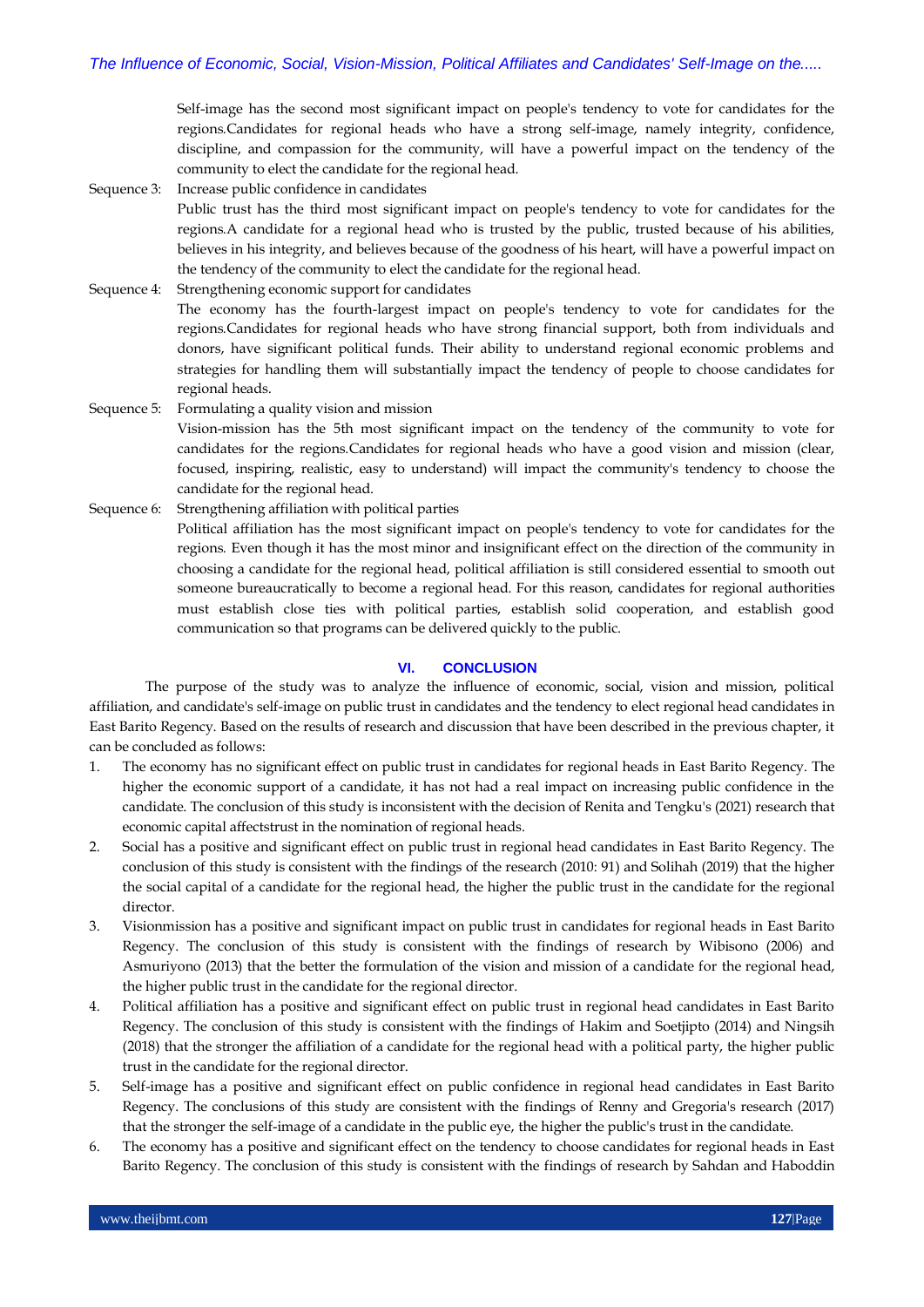(2009) and Renita and Tengku (2021) that the higher the economic support of a candidate for the regional head, the higher the public's tendency to choose the candidate for the regional director.

- 7. Social has a positive and significant effect on the tendency to choose candidates for regional heads in East Barito Regency. The conclusion of this study is consistent with the findings of research by Marijan (2010: 91) and Solihah (2019) that the higher the social capital of a candidate for the regional head, the higher the public's tendency to elect the candidate for the regional director.
- 8. Vision and mission have no significant effect on the tendency to choose a candidate for the regional head in East Barito Regency; the better the formulation of the image and assignment of a candidate for the regional director has not yet had a tangible impact on the public's tendency to elect the candidate for the regional head. The conclusion of this study is not the same as the conclusion of Asmuriyono's (2013) research that regional head candidates' vision and mission can support the success of regional head candidates.
- 9. Political affiliation has no significant effect on the tendency to choose a regional head candidate in East Barito Regency; the more robust a regional head candidate's association with a political party has not yet had a tangible impact on the public's tendency to choose the regional head candidate. The conclusion of this study is not the same as the conclusion of research by Nawafi (2013) and Ningsih (2018) that the public will support a candidate for the regional head because they see a candidate pair who has a strong affiliation with the party chosen by the people in the region.
- 10. Self-image has a positive and significant effect on the tendency to choose candidates for regional heads in East Barito Regency. The conclusion of this study is consistent with the findings of research by Renny and Gregoria (2017) that the stronger the self-image of a candidate for the regional head in the public eye, the higher the public's tendency to choose the candidate for the regional director.
- 11. Public trust has a positive and significant effect on the tendency to choose candidates for regional heads in East Barito Regency. The conclusion of this study is consistent with Yuliono (2013), Rini (2014), Pujianto (2014), and Rafind and Nurmina (2019) that the more vital public trust in a candidate for the regional head, the higher the public's tendency to choose the candidate for the regional director.
- 12. Public trust does not significantly mediate the effect of economics on the propensity to vote. A candidate for a regional head with solid economic support and excellent skills regarding financial issues and regional economic development strategies will be able to encourage people to vote for the candidate for the regional head, even though the community still does not give them confidence.
- 13. Public trust partially mediates social influence on the propensity to vote. A candidate for the regional head with a high social value will be able to encourage the public to vote for the candidate for the regional director. If public trust is also strong, the tendency to vote for the candidate for the regional head will be even stronger.
- 14. Public trust fully mediates the influence of the vision and mission on the tendency to vote. A candidate for a regional head who has a good idea and mission will be able to increase the public's tendency to choose the candidate for the regional leader only if the candidate regional head gains strong trust from the crowd.
- 15. Public trust fully mediates the influence of political affiliation on voting tendencies. A candidate for the regional head with a strong partnership with political parties will be able to increase the public's tendency to choose the candidate for the regional leader only if the candidate regional head gains strong trust from the crowd.
- 16. Public trust partially mediates the effect of self-image on the tendency to vote. A candidate for the regional head with a strong self-image will immediately encourage the public to vote for the candidate for the regional director. If public confidence in him is also strong, the tendency to vote will be even higher.

# **REFERENCE**

- [1.] Allen, N. J., & Meyer, J. P. (1990). The measurement and antecedents of affective, continuance and normative commitment to the organization. *Journal of Occupational Psychology*, *63*(1), 1–18. https://doi.org/10.1111/j.2044- 8325.1990.tb00506.x
- [2.] Ambardi, K. (2009). *Mengungkap politik kartel*. Kepustakaan Populer Gramedia.
- [3.] Ananda, R., & Valentina, T. R. (2021). Modal Politik dan Modal Sosial Athari Gauthi Ardi Pada Kemenangan Pemilu Legislatif Tahun 2019 di Provinsi Sumatera Barat. *JDKP Jurnal Desentralisasi Dan Kebijakan Publik*, *2*(1), 169–185.
- [4.] Arman, Z. (2018). Tinjauan Terhadap Sistem Multi Partai Dalam Sistem Pemerintahan Presidensial Di Indonesia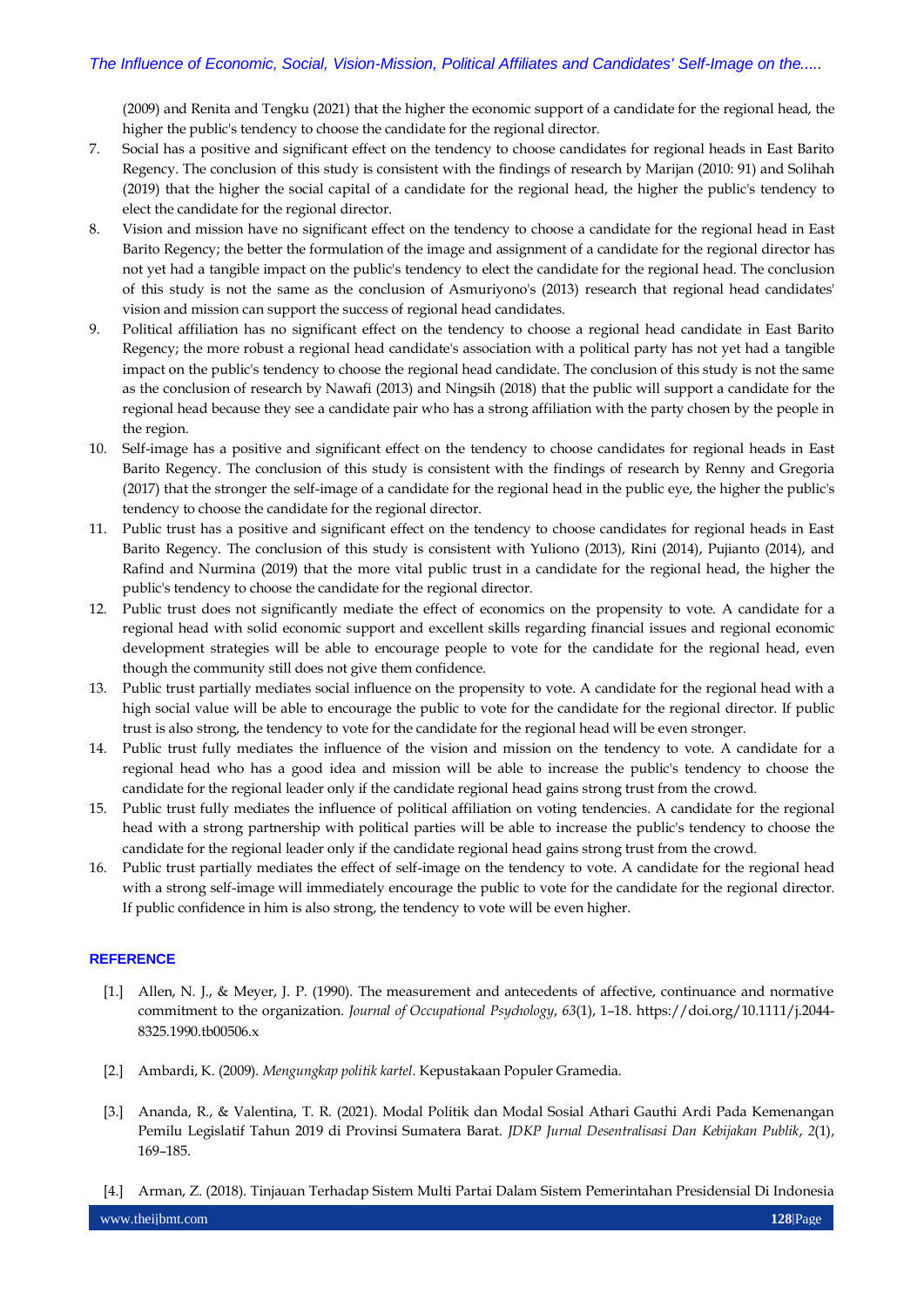Pada Era Reformasi. *Jurnal Cahaya Keadilan*, *6*(1), 23–40.

- [5.] Arsyad, L. (2017). Ekonomi Pembangunan dan Pembangunan Ekonomi. *Tersedia Secara Online Di: Http://Www. Pustaka. Ut. Ac. Id/Lib/Wp-Content/Uploads/Pdfmk/ESPA4324-M1. Pdf [Diakses Di Lembang, Jawa Barat, Indonesia: 2 Oktober 2018]*.
- [6.] Asmuriyono, A. (2013). Pemilihan Kepemimpinan Kepala Daerah Visioner di Kota Surabaya. *Jurnal Administrasi Publik (DIA)*, *11*(1), 185–196.
- [7.] Backhouse, R. E. (2017). *Founder of Modern Economics: Paul A. Samuelson: Volume 1: Becoming Samuelson, 1915- 1948*. Oxford University Press.
- [8.] Basrowi, M. S. (2005). Pengantar sosiologi. *Ghalia Indonesia*.
- [9.] Bearden, W. O., & Etzel, M. J. (1982). Reference group influence on product and brand purchase decisions. *Journal of Consumer Research*, *9*(2), 183–194.
- [10.] Bourdieu, P., Chamboredon, J.-C., & Passeron, J.-C. (2010). *Le métier de sociologue: Préalables épistémologiques. Contient un entretien avec Pierre Bourdieu recueilli par Beate Krais* (Vol. 1). Walter de Gruyter.
- [11.] Budiardjo, M., Politik, D.-D. I., & Penerbit, P. T. (1998). Gramedia pustaka utama. *Jakarta, 2oo9*.
- [12.] Dasgupta, P. (2000). Trust as a commodity. *Trust: Making and Breaking Cooperative Relations*, *4*, 49–72.
- [13.] Endra, W. S. (1979). *Kamus politik serta penjelasannya; sangat berguna untuk pelajar, instansi, pemuka masyarakat, dan yang ingin maju*. Study Group.
- [14.] Fitriadi, I. (2011). *Citra diri pengamen pedesaan (studi deskriptif kualitatif pencitraan diri warga miskin dukuh kalisari, desa banyudono, kecamatan banyudono, kabupaten boyolali)*.
- [15.] Fukuyama, F. (2006). *The end of history and the last man*. Simon and Schuster.
- [16.] Haboddin, M. (2012). Menguatnya politik identitas di ranah lokal. *Jurnal Studi Pemerintahan*, *3*(1).
- [17.] Hakim, A. (2015). Peran kepemimpinan dan budaya organisasi terhadap kinerja sumber daya manusia di wawotobi. *Jurnal Ekonomi Dan Bisnis*, *16*(1), 1–11.
- [18.] Handaningrum, R., & Rini, R. A. P. (2014). Persepsi Terhadap Kualitas Calon Legislatif (Caleg), Dan Kepercayaan Politik (Political trust) dengan Partisipasi Politik. *Persona: Jurnal Psikologi Indonesia*, *3*(03).
- [19.] Kamsariaty, K. (2017). STRATEGI PAMASARAN PADA PRODUK MINUMAN OXY BLUE (OXYGENATED PURE WATER) DALAM PENENTU KEPUASAN KONSUMEN. *Jurnal Ilmiah Ekonomi Bisnis*, *3*(1).
- [20.] Kuncoro, M. (2004). *Otonomi & pembangunan daerah: reformasi, perencanaan, strategi dan peluang*.
- [21.] Liddle, R. W. (1996). The Islamic turn in Indonesia: A political explanation. *The Journal of Asian Studies*, *55*(3), 613–634.
- [22.] Lukmajati, D. (2016). Praktek Politik Uang Dalam Pemilu Legislatif 2014 (Studi Kasus di Kabupaten Blora). *Politika: Jurnal Ilmu Politik*, *7*(1), 138–159.
- [23.] Mappiare-AT, A., & Fauzan, L. (2019). Keberfungsian Model ABC Tschudi untuk Internalisasi Budaya Belajar Mahasiswa. *Jurnal Kajian Bimbingan Dan Konseling*, *4*(2), 53–61.
- [24.] Meyer, J. P., Stanley, D. J., Herscovitch, L., & Topolnytsky, L. (2002). Affective, Continuance, and Normative

www.theijbmt.com **129**|Page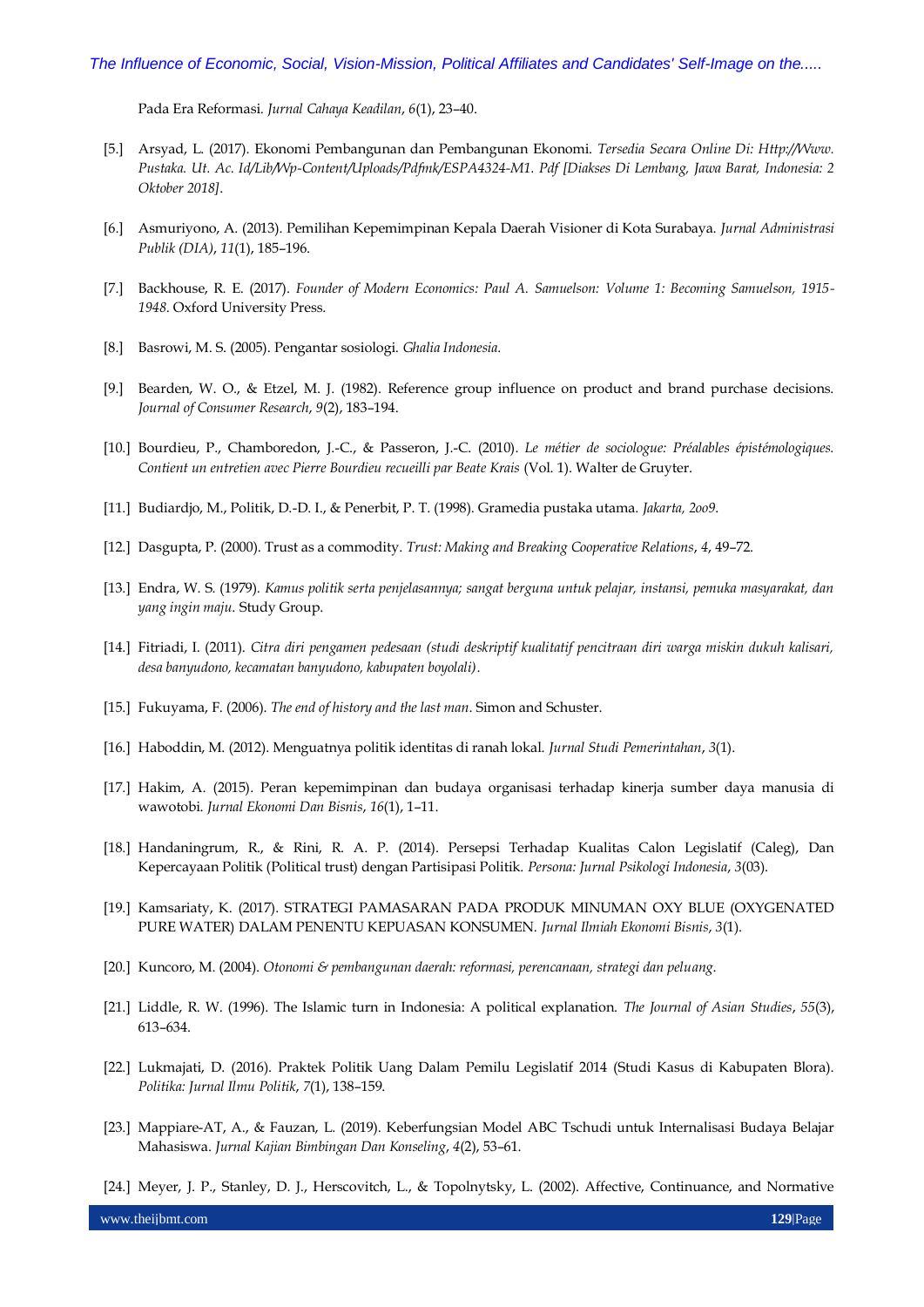Commitment to the Organization: A Meta-analysis of Antecedents, Correlates, and Consequences. *Journal of Vocational Behavior*, *61*(1), 20–52. https://doi.org/https://doi.org/10.1006/jvbe.2001.1842

- [25.] Mopeng, D. E. (2015). Perilaku Pemilih pada Pemilihan Kepala Daerah Minahasa Utara Periode 2016-2021 (Studi di Desa Sawangan Kecamatan Airmadidi). *Politico: Jurnal Ilmu Politik*, *1*(7), 1141.
- [26.] Mujani, S. (2007). *Muslim demokrat: Islam, budaya demokrasi, dan partisipasi politik di Indonesia pasca Orde Baru*. Gramedia Pustaka Utama.
- [27.] Munandar, A. S. (2003). *Culture and management in Indonesia*. London, UK: Routledge.
- [28.] Nasution, A. T. (1962). *Kamus politik*. Pustaka Dewata.
- [29.] Nawafi, A. Y. A. (2018). *POLITISISASI INSTITUSIONAL PERCEPATAN PENGENTASAN KEMISKINAN POPOLITISISASI INSTITUSIONAL PERCEPATAN PENGENTASAN KEMISKINAN POSKO GERTAK DI KABUPATEN TRENGGALEKSKO GERTAK DI KABUPATEN TRENGGALEK*. Universitas Airlangga.
- [30.] Niffenegger, P. B. (1988). Strategies for success from the political marketers. *Journal of Services Marketing*.
- [31.] Nugroho, M., Arif, D., & Halik, A. (2021). The effect of loan-loss provision, non-performing loans and thirdparty fund on capital adequacy ratio. *Accounting*, *7*(10), 943–950. https://doi.org/10.5267/j.ac.2021.1.013
- [32.] Pietrofesa, J. J., & Splete, H. (1975). *Career development: Theory and research.* Grune & Stratton.
- [33.] Polimpung, A. D. L. (2021). KEDEWASAAN ELIT POLITIK DALAM PEMILIHAN LEGISLATIF TAHUN 2019 (Suatu Studi Di Desa Sea Satu). *JURNAL POLITICO*, *10*(2).
- [34.] Prihatmoko, J. J. (2008). *Men demokratis kan pemilu: dari sistem sampai elemen teknis*.
- [35.] Pujianto, D., & Sri Gunarsih, S. H. (2014). *Kepercayaan Masyarakat Terhadap Calon Legislatif Pada Pemilu 2014 (Studi Kasus di Dusun Geneng Kelurahan Sringin Kecamatan Jumantono Kabupaten Karanganyar)*. Universitas Muhammadiyah Surakarta.
- [36.] Putnam, R. (1993). The prosperous community: Social capital and public life. *The American Prospect*, *13*(Spring), Vol. 4. Available online: http://www. prospect. org/print/vol/13 (accessed 7 April 2003).
- [37.] Rafinda, N. E., & Nurmina, N. (2019). Hubungan antara kepercayaan sosial dengan partisipasi politik pada pemilih pemula. *Jurnal Riset Psikologi*, *2019*(2).
- [38.] Sahdan, G., & Haboddin, M. (2009). Evaluasi kritis penyelenggaraan pilkada di Indonesia. *Yogyakarta: IPD*.
- [39.] Saputra, R., Muradi, M., & Agustino, L. (2020). Afiliasi Partai Aceh Ke Partai Nasional (Studi Kasus: Keikutsertaan Kader Partai Aceh Dalam Partai Nasional Pada Pemilu Legislatif DPR RI 2019). *Jurnal Public Policy*, *6*(1), 25–30.
- [40.] Schneiders, A., Van Daele, T., Van Landuyt, W., & Van Reeth, W. (2012). Biodiversity and ecosystem services: complementary approaches for ecosystem management? *Ecological Indicators*, *21*, 123–133.
- [41.] Sheth, F. A. (2009). *Toward a political philosophy of race*. Suny Press.
- [42.] Singarimbun, M., & Effendi, S. (1982). *Metode penelitian survai*.
- [43.] Soekanto, S. (2004). *Faktor-faktor yang mempengaruhi penegakan hukum*.
- [44.] Soetjipto, H. P. (1995). Aplikasi meta-analisis dalam pengujian validitas aitem. *Buletin Psikologi*, *3*(2), 20–28.

www.theijbmt.com **130**|Page **130**|Page **130**